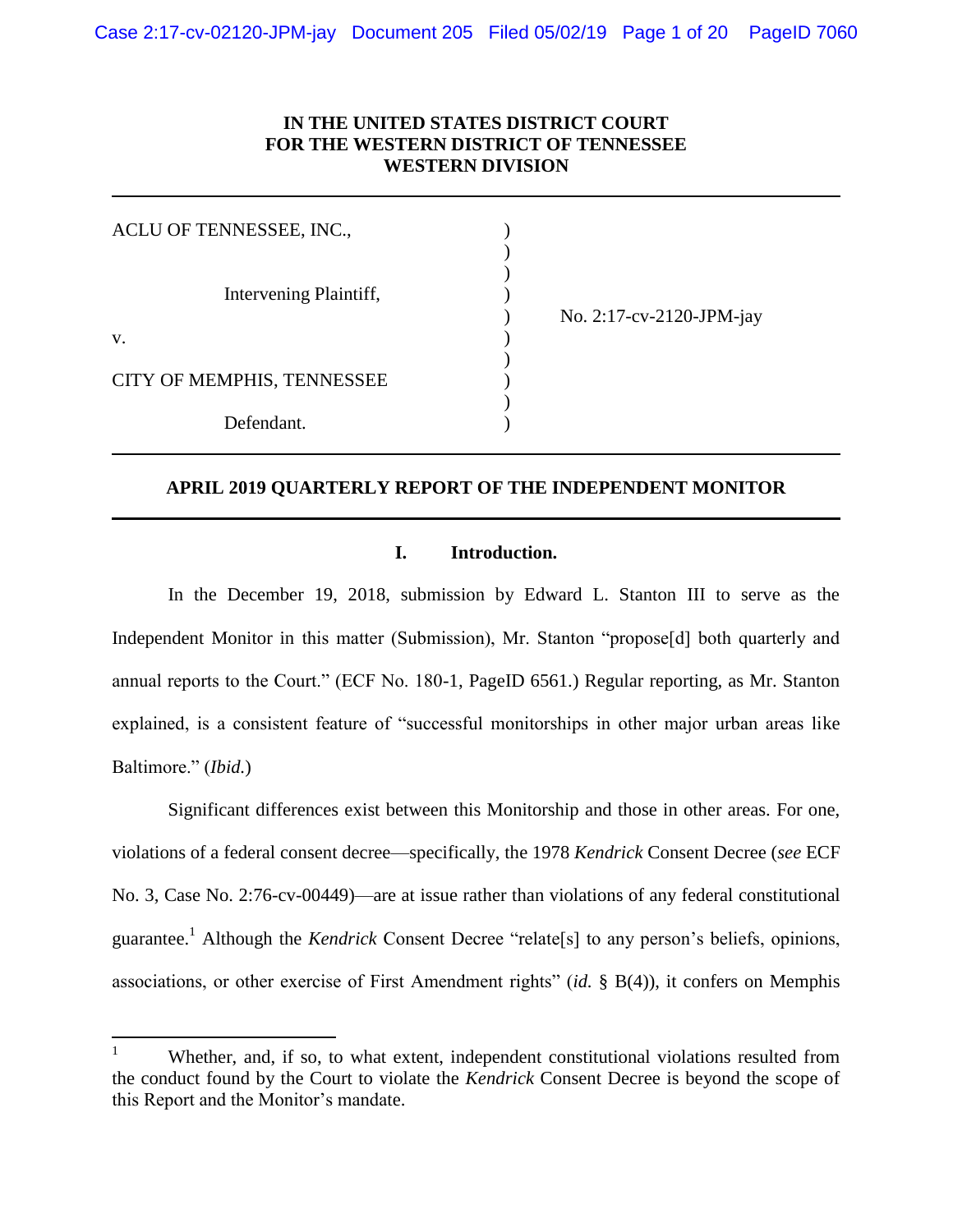residents, as this Court has recognized, "privacy rights above and beyond those guaranteed by the Constitution" (ECF No. 151, PageID 6276). For another, in its Order finding that Defendant City of Memphis, Tennessee, has violated the *Kendrick* Consent Decree, the Court explained that the violations appeared to have been inadvertent, "stem[ming] from a shared misunderstanding of the Decree's requirements." (ECF No. 151, PageID 6272.) Testimony offered by the Monitoring Team at this Court's first hearing on the progress of the Monitorship (*see* ECF Nos. 189, 195), held on April 23, 2019 (April 23 Hearing), supports the initial assessment that the Memphis Police Department (MPD) "appears to lack the structural problems that have slowed compliance with consent decrees in other police departments elsewhere in the country." (ECF No. 203, PageID 7038.)

Despite these differences, this Quarterly Report, like the Interim Report that preceded it (ECF No.197) and later reports that will follow, tracks the City's efforts to remedy the violations identified in the Court's Orders (*see* ECF Nos. 120, 151 / 152) and details the Monitoring Team's assessment of those efforts. The City has worked extensively with this Team and with Intervening Plaintiff ACLU of Tennessee, Inc., to propose modifications to existing policies and practices and to create new ones as necessary to meet the Court's requirements. (*See generally* ECF Nos. 151 / 152.) This Report notes those areas where there is now agreement between the City and the ACLU, as well as those areas in which this Team recommends that more work be done.

Nothing in this Report is intended to suggest that the City or members of the MPD "in any way lack integrity or dedication to duty." (ECF No. 151, PageID 6267.) Rather, the Team has found, as this Court anticipated, that all of the City and MPD personnel with whom they have worked in this matter have "exemplified the character and commitment needed in law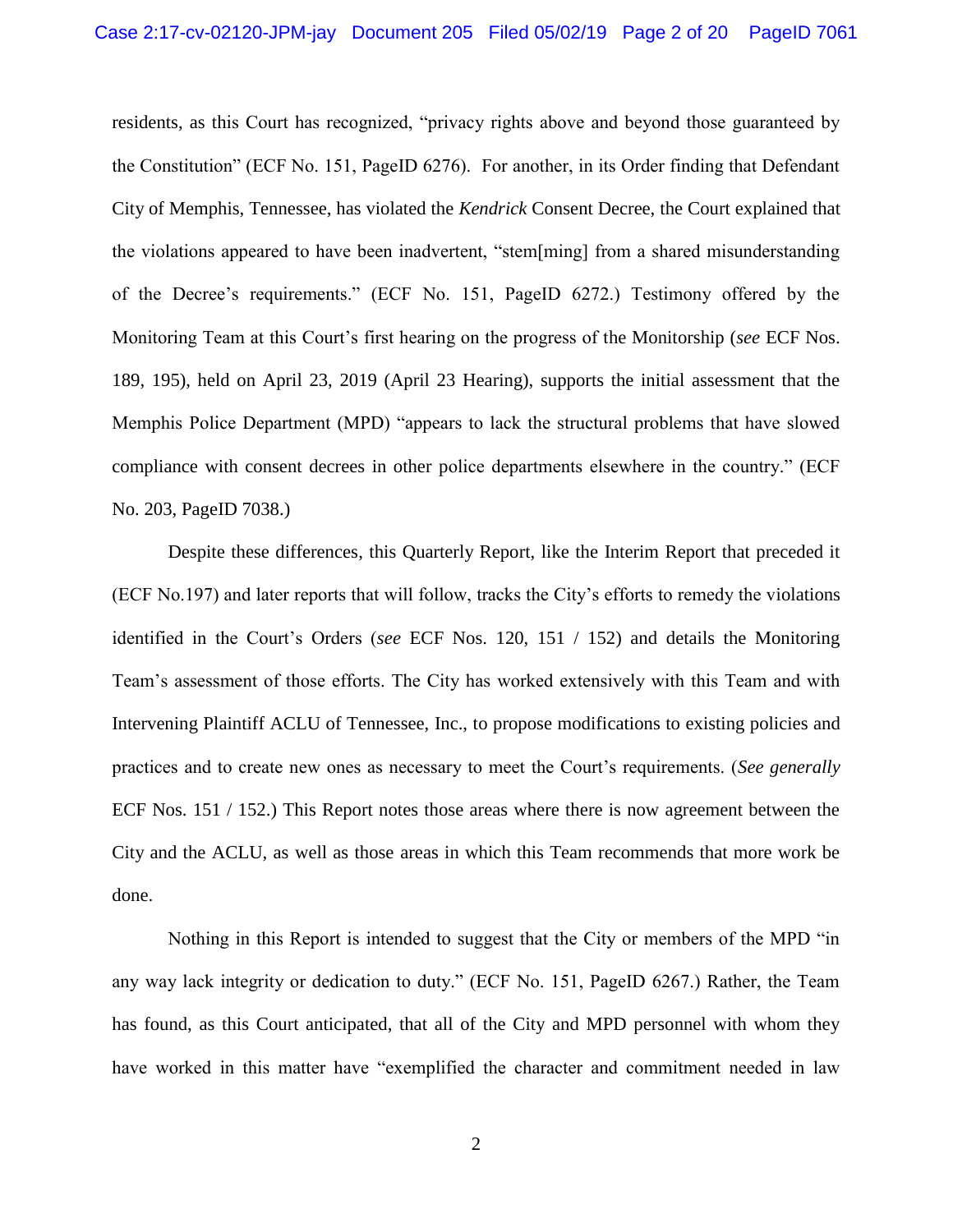enforcement professionals." (*Ibid.*) The recommendations included in this Report thus strictly adhere to the Monitor's mandate "to supervise the implementation of the sanctions" that this Court has imposed on the City and seek only to aid the Court in "ensur[ing] [the City's] compliance with the Decree . . . and provid[ing] closer guidance [to the City] on what constitutes political intelligence." (ECF No. 152, PageID 6290.)

#### **II. Executive Summary.**

This Report begins with a brief description of the Monitoring Team's members, some, but not all, of whom were identified in Mr. Stanton's Submission. (*See* ECF No. 180-1, PageID PageID 6555-59.) It then discusses the Team's activities over the past four months—from December 21, 2018, when Mr. Stanton was appointed (*see* ECF No. 176), to April 23, 2019, when Mr. Stanton and the other members of the Monitoring Team testified at the April 23 Hearing (*see* ECF No. 203). The Report next briefly summarizes the Team's findings to date. Finally, the Report concludes with an appendix of the documents that it references.

#### **III. The Monitoring Team.**

Mr. Stanton's Submission identified roles for three categories of members on the Monitoring Team: (1) a monitor and deputy monitor; (2) four subject-matter experts (SMEs); and (3) legal and paralegal support. (ECF No. 180-1, PageID 6555-59.) Detailed descriptions and curricula vitae are available at Exhibits A-E to Mr. Stanton's Submission (*id.* at PageID 6564-97) and will be available on the Monitoring Team Website, discussed in § IV(F), below, once it goes live. Brief descriptions of each Team member follow here:

#### *A. Monitor & Deputy Monitor.*

*Monitor*. Mr. Stanton is a Memphis native who brings vast civil, criminal, and investigative experience to the Monitorship. He is a Partner and Practice Group Leader for Commercial Litigation with Butler Snow LLP in Memphis, where his practice focuses primarily on complex litigation, government and internal investigations, civil rights,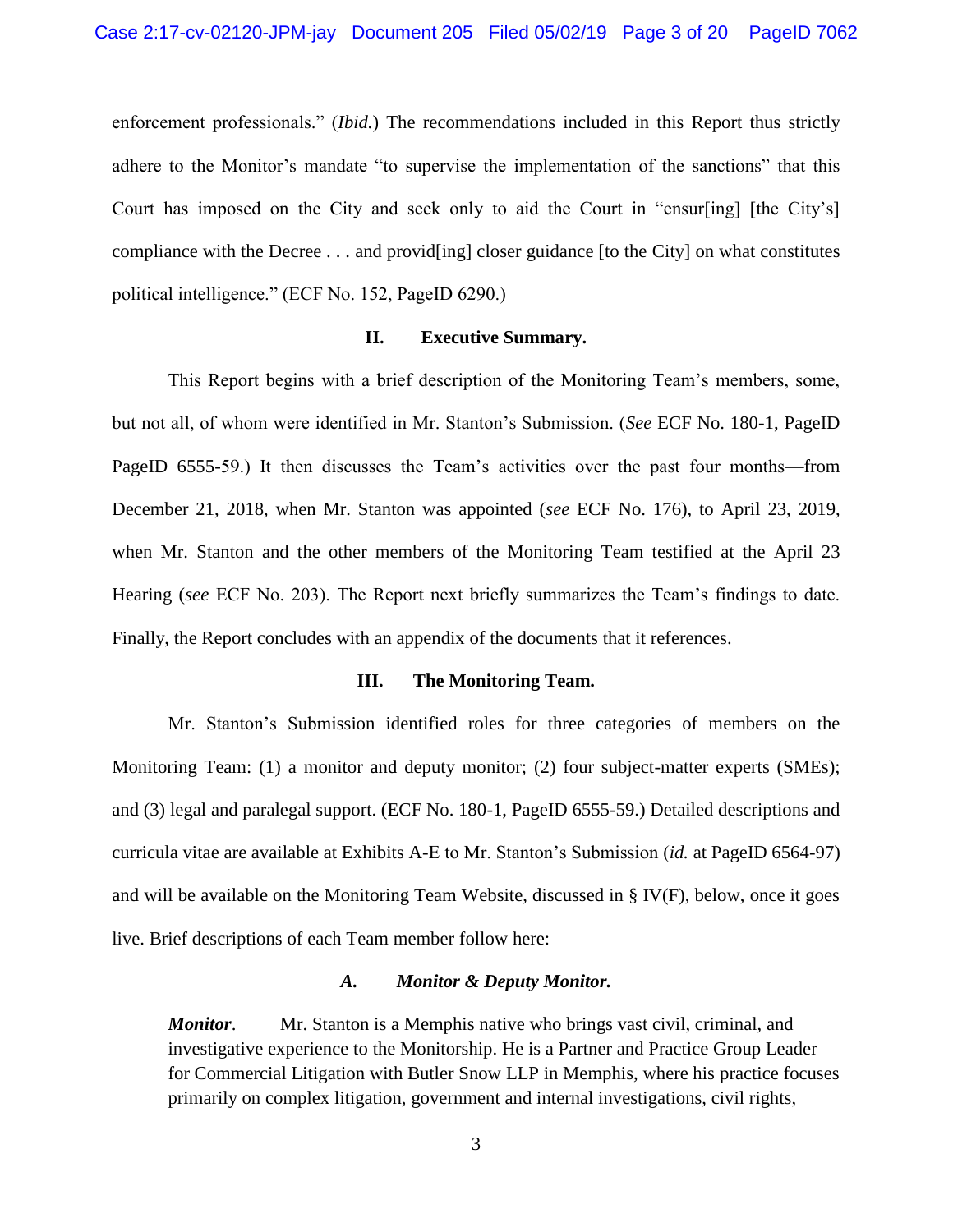fraud, and audits. From August 2010 to March 2017, Mr. Stanton was the U.S. Attorney for the Western District of Tennessee. In that role, he formed and launched a dedicated Civil Rights Unit; worked closely with a coalition of law enforcement officials to form a Multi-Agency Gang Unit; and supervised the prosecutions of hundreds of violent, white collar, and other high-profile criminal and civil matters. Mr. Stanton's prior experience includes nearly a decade as Senior Counsel for a Fortune 100 company, private practice with two of the City's most prominent law firms, and public service as an Assistant City Attorney. Mr. Stanton earned both a bachelor's degree and a law degree from the University of Memphis.

*Deputy Monitor*. Jim Letten joined Butler Snow's New Orleans office as a Partner in 2015, after having served some 36 years as a federal prosecutor. As U.S. Attorney for the Eastern District of Louisiana, Mr. Letten was the longest-serving U.S. Attorney in the nation and one of only three appointed by successive Presidents of different political parties. He has litigated hundreds of jury and bench trials in both state and federal courts. Mr. Letten oversaw, from inception through negotiation, settlement, and implementation, the Department of Justice (DOJ) consent decree that concerned oversight of the New Orleans Police Department (NOPD). He is a 14-year faculty member of the NOPD Training Academy and a former Assistant Dean of Tulane School of Law. He also is a retired Commander in the U.S. Naval Reserve, where he served as an NCIS Agent and Foreign Counter-Intelligence Officer. Mr. Letten earned a bachelor's degree from University of New Orleans and a law degree from Tulane University.

### *B. SMEs.*

*Law Enforcement and Police Practices.* Theron L. Bowman, Ph.D., is President and CEO of The Bowman Group, a consultancy of researchers, technicians, and professionals with expertise in police accountability and reform and community policing. He is the former Deputy City Manager, Director of Public Safety, and Chief of Police of Arlington, Texas, and serves as a Director for the National Commission on Crime and Delinquency. Dr. Bowman is the court-appointed Deputy Monitor for a consent decree in Baltimore, Maryland, and a law enforcement expert on the monitorship team for New Orleans. He has led and coordinated regional public safety efforts for the NFL Super Bowl, the MLB World Series, and the NBA All-Star Game. Dr. Bowman holds a bachelor's degree in biology, a master's degree in public administration, and a doctorate in urban and public administration from the University of Texas at Arlington.

*Public Policy and Social Media***.** Rachel Levinson-Waldman serves as Senior Counsel to the Liberty and National Security Program at the Brennan Center for Justice at New York University Law School. In addition to publishing reports and law review articles on issues related to the Fourth Amendment, privacy, surveillance, and national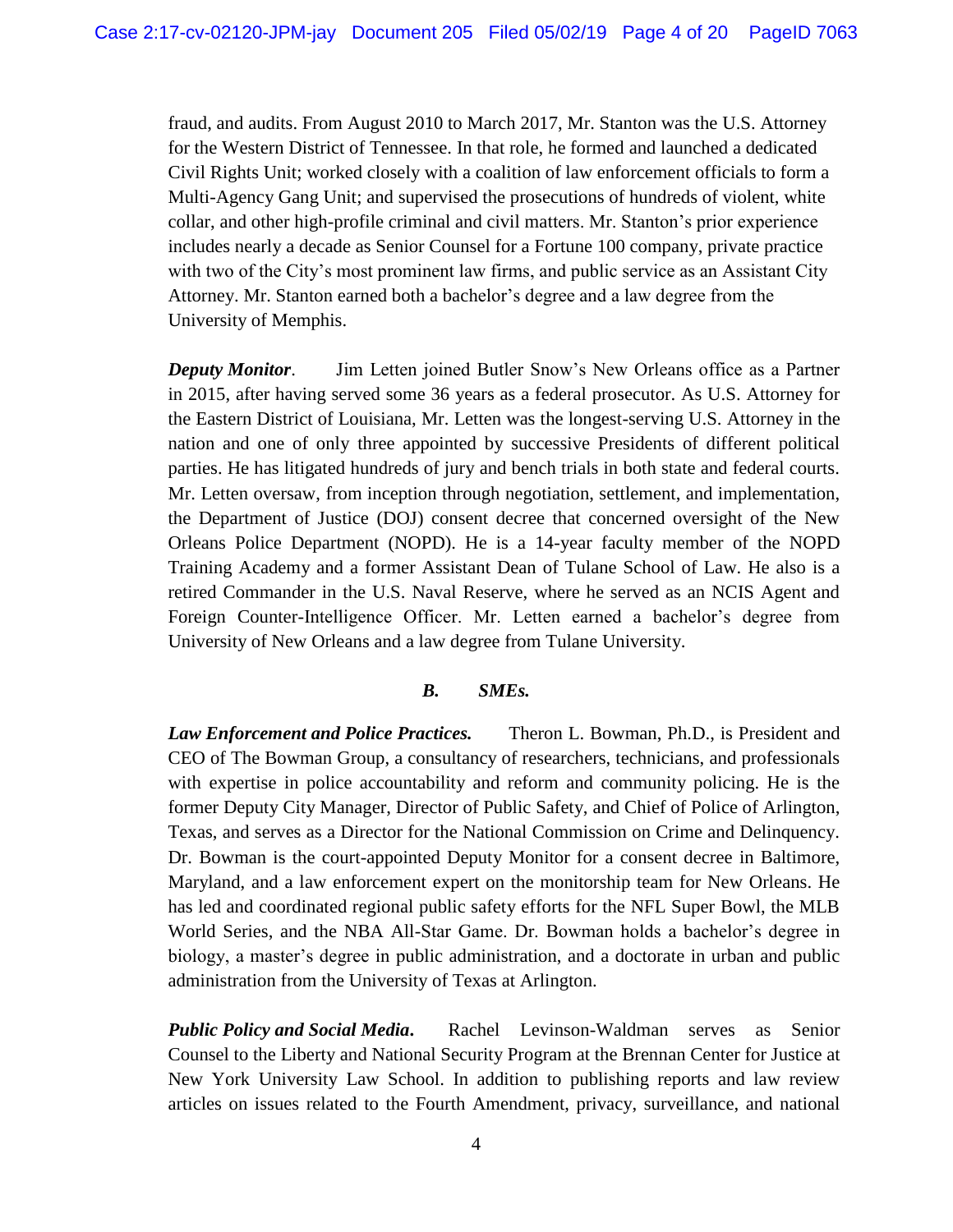security, she is a regular commentator for television, radio, and print media, and has been published in a wide array of popular media, including *The Washington Post, The Atlantic, and U.S. News & World Report*. Ms. Levinson-Waldman formerly served as counsel to the American Association of University Professors and as a Trial Attorney in the DOJ Civil Rights Division. She holds a bachelor's degree from Williams College and a law degree from the University of Chicago. She also is a former judicial law clerk for the Honorable M. Margaret McKeown of the U.S. Court of Appeals for the Ninth Circuit.

*Constitutional Law & the First Amendment.* John C. Henegan is a Partner with Butler Snow in Jackson, Mississippi, who represents broadcast, print, and entertainment media groups. He is a Fellow of the American Academy of Appellate Lawyers, the American Bar Foundation, and the Mississippi Bar Foundation, and has been listed in the First Amendment section of every edition of *The Best Lawyers in America* since 1988. Mr. Henegan has authored or co-authored articles for the Fifth Circuit Reporter, the Mississippi Press Association's *The Fourth Estate*, and the Media Law Resource Center's annual 50-State Surveys of the Law of Defamation and Privacy. He earned a bachelor's degree and a law degree (with honors) from the University of Mississippi, where he was Editor-in-Chief of the *Mississippi Law Journal*. He also is a former judicial law clerk for the Honorable Charles Clark of the U.S. Court of Appeals for the Fifth Circuit.

**Compliance and Auditing.** David N. McGriff, Sr., is the former Deputy Commissioner and Chief of Staff of the Tennessee Department of Safety and Homeland Security. In those roles, he was responsible for managing the Highway Safety Office and the Office of Homeland Security and supervised the administrative functions of the Department's Internal Audit, Budget, Fiscal Affairs, Driver Services, and Talent Management Divisions. Mr. McGriff had a 44-year career in law enforcement, serving as an officer in the Washington, D.C., and Memphis Police Departments; as director of the West Tennessee Drug Task Force; and as the Chief Criminal Investigator for the Shelby County District Attorney's Office. He is a graduate of the FBI National Academy and a veteran of the U.S. Marine Corps.

## *C. Legal & Paralegal Support.*

*Counsel.* Gadson W. Perry, a Partner with Butler Snow in Memphis, specializes in complex commercial disputes, catastrophic events and major claims, and appeals. He has represented corporate, governmental, and insurance clients in 12 states and the territory of Puerto Rico, and his experience includes bench and jury trials and arbitrations; state and federal appeals; and class-action, multi-party, and multi-state litigation. Mr. Perry has been selected a Mid-South Rising Star in business litigation by *Super Lawyers®* every year since 2015 and was named "Ace Associate" by the *Memphis Business Journal* in 2018. He holds bachelor's and master's degrees from Wake Forest University and a law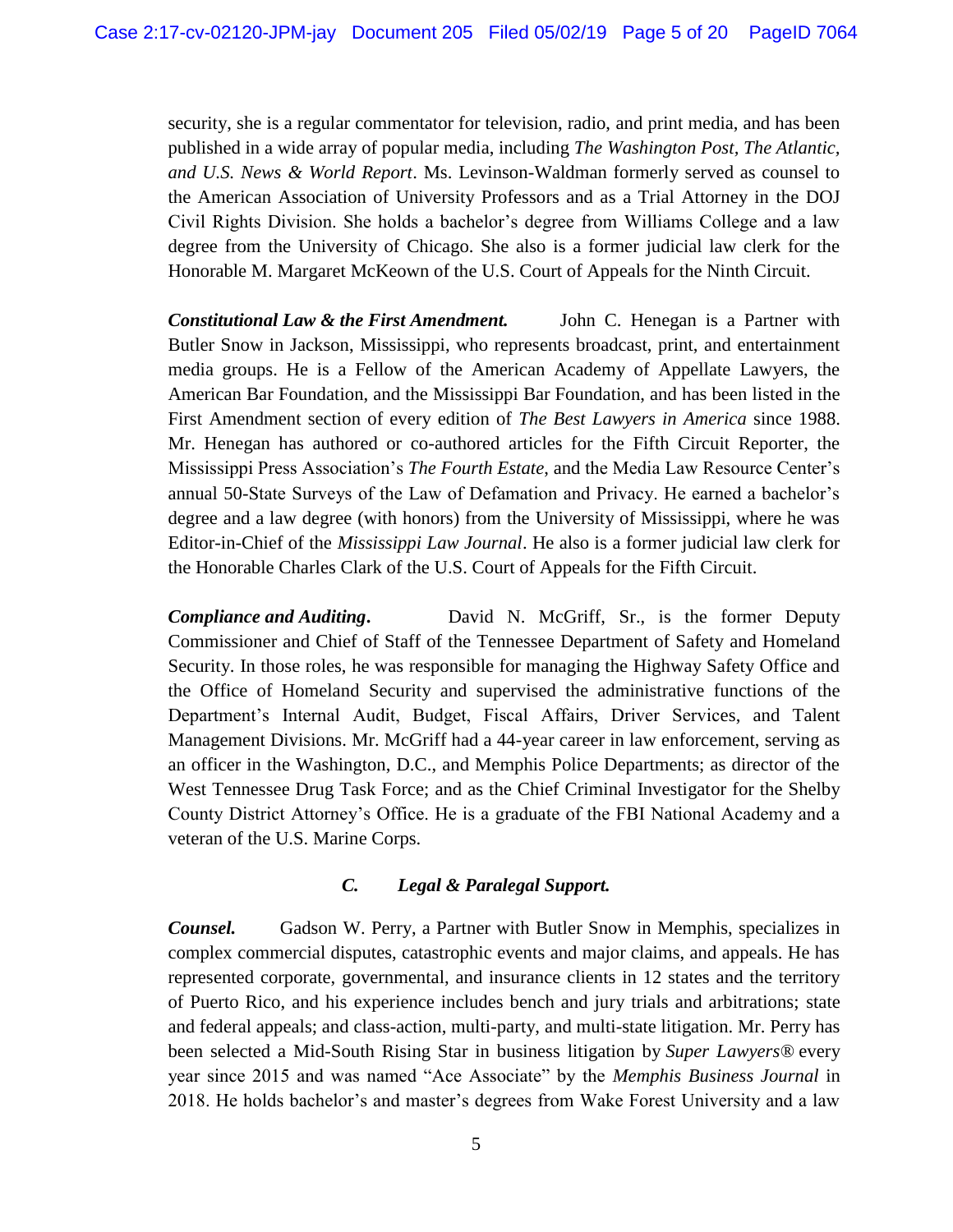degree from the University of Tennessee, where he was a legal writing fellow and Chair of the Moot Court Executive Board. He also is a former judicial law clerk for the Honorable Bernice Bouie Donald of the U.S. Court of Appeals for the Sixth Circuit.

*Counsel.* Shanell L. Tyler, an Associate with Butler Snow in Memphis, represents commercial clients in disputes involving personal injury, breach of contract, labor and employment, internal investigations, and construction. Her experience includes state and federal election law and higher education compliance. Ms. Tyler earned both her bachelor's degree (*summa cum laude*) and law degree (*magna cum laude*) from the University of Memphis, where she interned for the Office of Legal Counsel for the University and the Shelby County Schools Board of Education.

*Paralegal.* Terri L. Wiseman, a Senior Litigation Paralegal with Butler Snow in Memphis, has more than 20 years' experience in the legal field, including service as Executive Assistant to the U.S. Attorney for the Western District of Tennessee. Ms. Wiseman provides a suite of services that span the entire litigation process, from initial information-gathering, through discovery and trial, to the archiving of case material.

### **IV. Overview of the Monitoring Team Activities.**

Three Core Principles, originally identified in Mr. Stanton's Submission, govern the Monitoring Team's activities and interactions with the ACLU and the City: (1) respect for the limited role of the Monitor; (2) clarity, consistency, and accountability in all communications with the MPD; and (3) rigorous transparency. (*See* ECF No. 180-1, PageID 6559.) As to the first Core Principle, Mr. Stanton has taken steps to make clear the boundaries of the Monitoring Team's role and to preserve the ultimate authority of the Court. (*See, e.g.,* ECF No. 197-3, PageID 6942-43 (Letter of February 22, 2019); Letter of April 22, 2019, attached as **Exhibit 1**.) Similarly, with respect to the second Core Principle, all analyses, recommendations, and other work product prepared by the Monitoring Team have been filed or otherwise submitted to the Court in the first instance; nothing has gone directly to the parties until it first has been reviewed and approved by the Court. The Team's fidelity to the third Core Principle is reflected in its preparation and submission of a budget (*see* ECF No. 180-1, PageID 6558) and submission of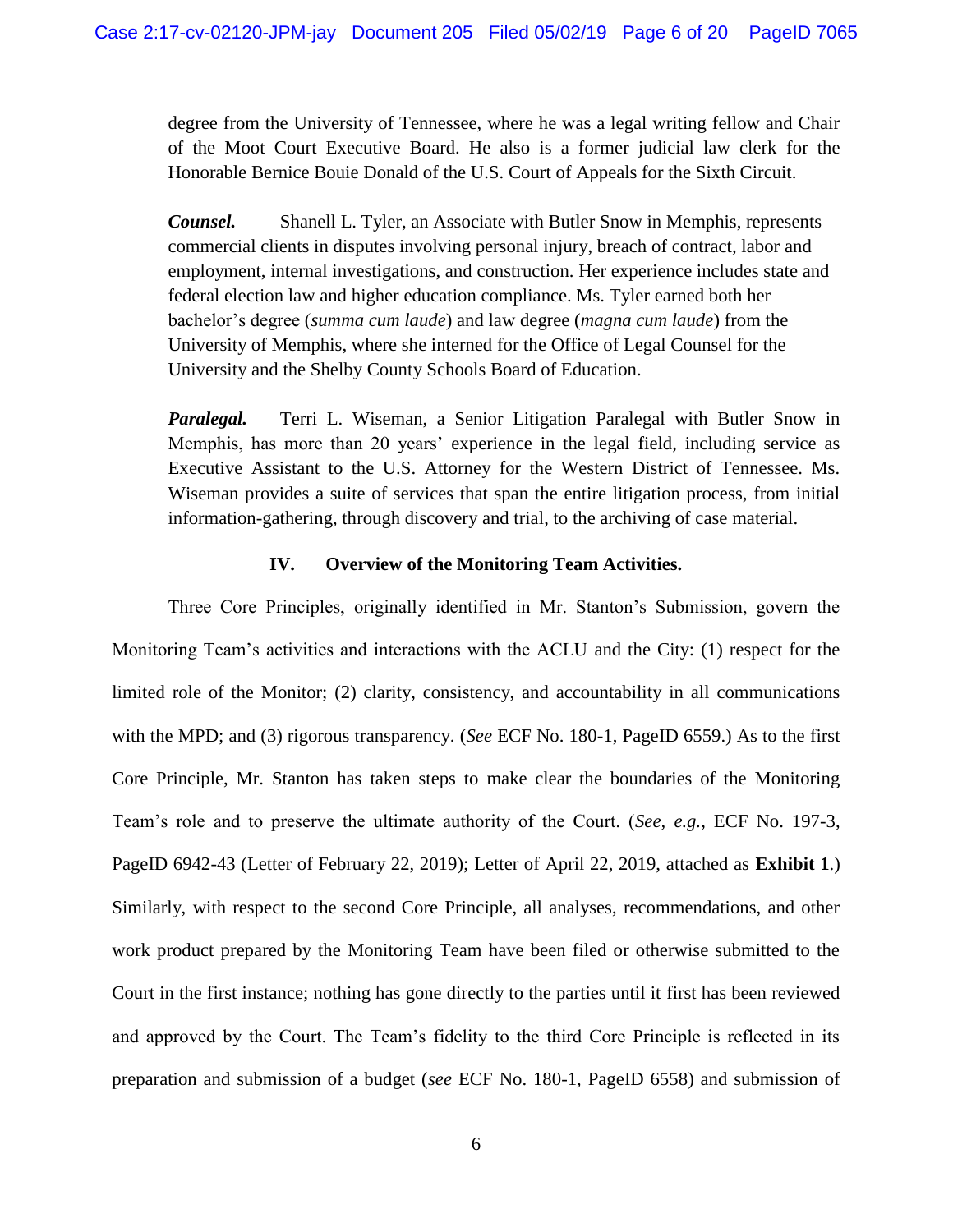monthly invoices to the Court, each of which describes the work completed by each member of the Monitoring Team and tracks that member's time to the nearest tenth of an hour (*see* ECF Nos. 184, 187, 190, 193, 204).

The following data points are useful for understanding the work that the Monitoring Team has undertaken since the appointment of Mr. Stanton on December 21, 2018 (*see* ECF No. 176):

- Requested, received, and reviewed 1.46 GB of data from the City—the equivalent of between 125,000 and 175,000 pages of text.
- Exchanged more than 1200 internal and external emails.
- Conducted 15 weekly Monitoring Team conference calls and additional ad hoc calls as necessary, as well as more than a dozen weekly and ad hoc calls with legal counsel for the City and MPD.
- Attended two in-person meetings on February 11-12 and April 22-23, 2019, and two video conference meetings on March 5 and March 27, 2019.
- Met in-person with more than a dozen members of the MPD Command Staff, Real Time Crime Center, and Training Academy.<sup>2</sup>
- Tracked more than 500 hours of Monitoring Team time in tenths of an hour. (*See* ECF Nos. 184, 187, 190, 193, & 204.)
- Coordinated with Legility, LLC (formerly Counsel on Call, website available [here\)](https://legility.com/), Three(i) (website available [here\)](https://www.weare3i.com/), and other vendors to establish a document management system accessible to the entire Monitoring Team and to design and

 $\frac{1}{2}$ Specific MPD personnel with whom the Monitoring Team has met are Police Director Michael Rallings; Deputy Director James M. Ryall; Deputy Chiefs Frank Garrett, Terry Landrum, Michael Shearin, Michael Hardy, Don Crowe, and Sharonda Hampton; Majors Stephen Chandler and Sharon Cunningham; Lieutenant Tracey Washington; and Manager John Williams. (ECF No. 197-1, PageID 6852 n. 1.) Additional meetings are being scheduled with Lt. Col. David L. Rudolph, who oversees the MPD Training Academy, and other MPD personnel as appropriate.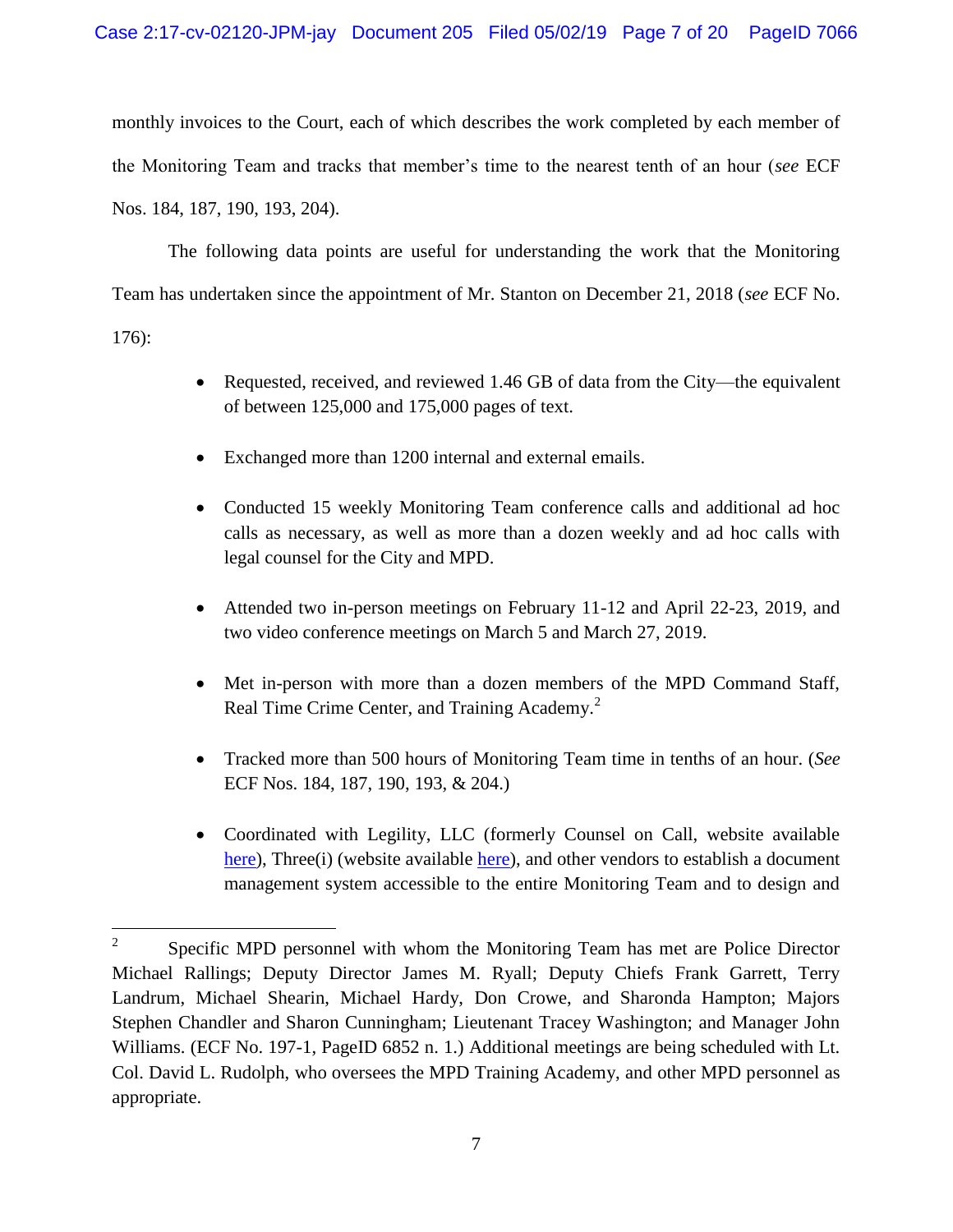establish the Monitoring Team Website, which will go live, with the Court's approval, in the next ninety  $(90)$  days.<sup>3</sup>

- Produced three separate sets of analyses (*see* ECF Nos. 197-1, 197-2 & 197-3), and two reports (including this one) (*see* ECF No. 197).
- Presented a progress report by Mr. Stanton and testimony from Mr. Letten and every SME at the April 23 Hearing on the state of the Monitorship and the City's efforts to comply with the *Kendrick* Consent Decree.<sup>4</sup> (*See* ECF Nos. 189, 195, 203; *see also* Summary of April 23, 2019, Hearing, attached as **Exhibit 2**.)

# *A. Actions Taken by the MPD and Degree of Engagement with the* **Kendrick** *Consent Decree and the Court's Orders***.**

Please see the Monitor's Interim Report, submitted on April 1, 2019 (ECF No. 197), and the revised recommendations attached as **Exhibit 3** to this Report, for the Monitoring Team's assessment of the actions taken thus far by the MPD to bring it into compliance with the *Kendrick* Consent Decree and the Court's other Orders.

# *B. Data Analysis and Auditing Findings.*

As discussed at the April 23 Hearing, this Monitorship has not yet reached the auditing and data analysis phase. The Monitor expects to submit *in camera* or to file under seal, as the Court prefers, an auditing and compliance program that includes an auditing methodology and protocols within the next ninety  $(90)$  days.<sup>5</sup>

<sup>3</sup> *See infra* note 4 and accompanying text.

<sup>&</sup>lt;sup>4</sup> At the April 23 Hearing the Court set several new deadlines, including May 7, 2019, when the Monitor must submit a list of goals to be achieved within the next ninety (90) days, and July 24, 2019, when the Monitor must submit his second quarterly report. (*See* ECF No. 203, at 2.)

<sup>5</sup> *See supra* note 4 and accompanying text and forthcoming Joint Report of the Monitor and the parties.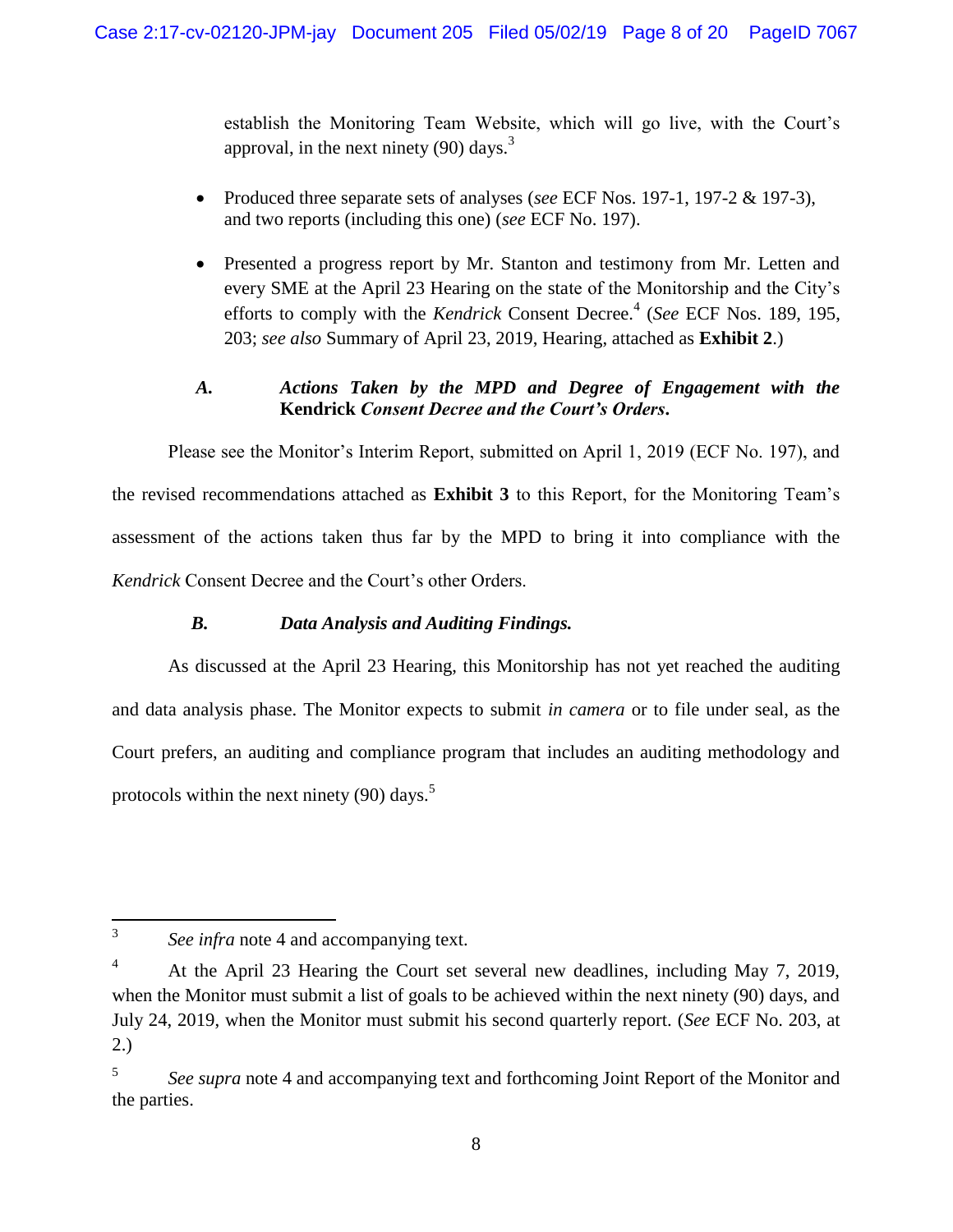### *C. Degree of Progress, or Lack Thereof, for the Quarter and Any Proposed Timelines for Compliance with Each Section of the Court's Orders.*

The City's progress, as reported by the Monitor at the April 23 Hearing, is consistent with the Court's expectation that the MPD will continue to "exemplif[y] the character and commitment needed in law enforcement professionals." (ECF No. 151, PageID 6267.) The City and the ACLU have engaged in a robust exchange about the adequacy of the City's Courtordered submissions (*see generally* ECF No. 152) and other efforts, and the Monitoring Team likewise has made recommendations regarding the City's efforts. The Team's understanding is that the City is working to remedy all remaining areas of disagreement between it and the ACLU and to resolve all outstanding questions of the Monitoring Team. (*See* generally ECF No. 197.) Additional timelines for compliance will be detailed in the Joint Report of the Independent Monitor and the Parties on or before May 7, 2019. (*See* ECF No. 203 at 2.)

## *D. Areas That Are Not Currently in Compliance with Proposed Timelines for Compliance.*

None.<sup>6</sup> (*See generally* ECF No. 197.)

## *E. Summary of Plaintiff's Positions During The Quarter.*

Please see generally ECF No. 197.

### *F. Reports on Community Engagement and Any Comments or Reports of Complaints Received by the Monitoring Team.*

To date, the Monitoring Team has not received any comments or complaints. That said, the Monitoring Team Website, which the Team anticipates will be its primary means of interacting with the public, is not yet live. Mr. Stanton expects to implement a plan for soliciting public input as to the City's efforts to comply with the *Kendrick* Consent Decree. He and the

<sup>6</sup> *See supra* note 4 and accompanying text and forthcoming Joint Report of the Monitor and the parties.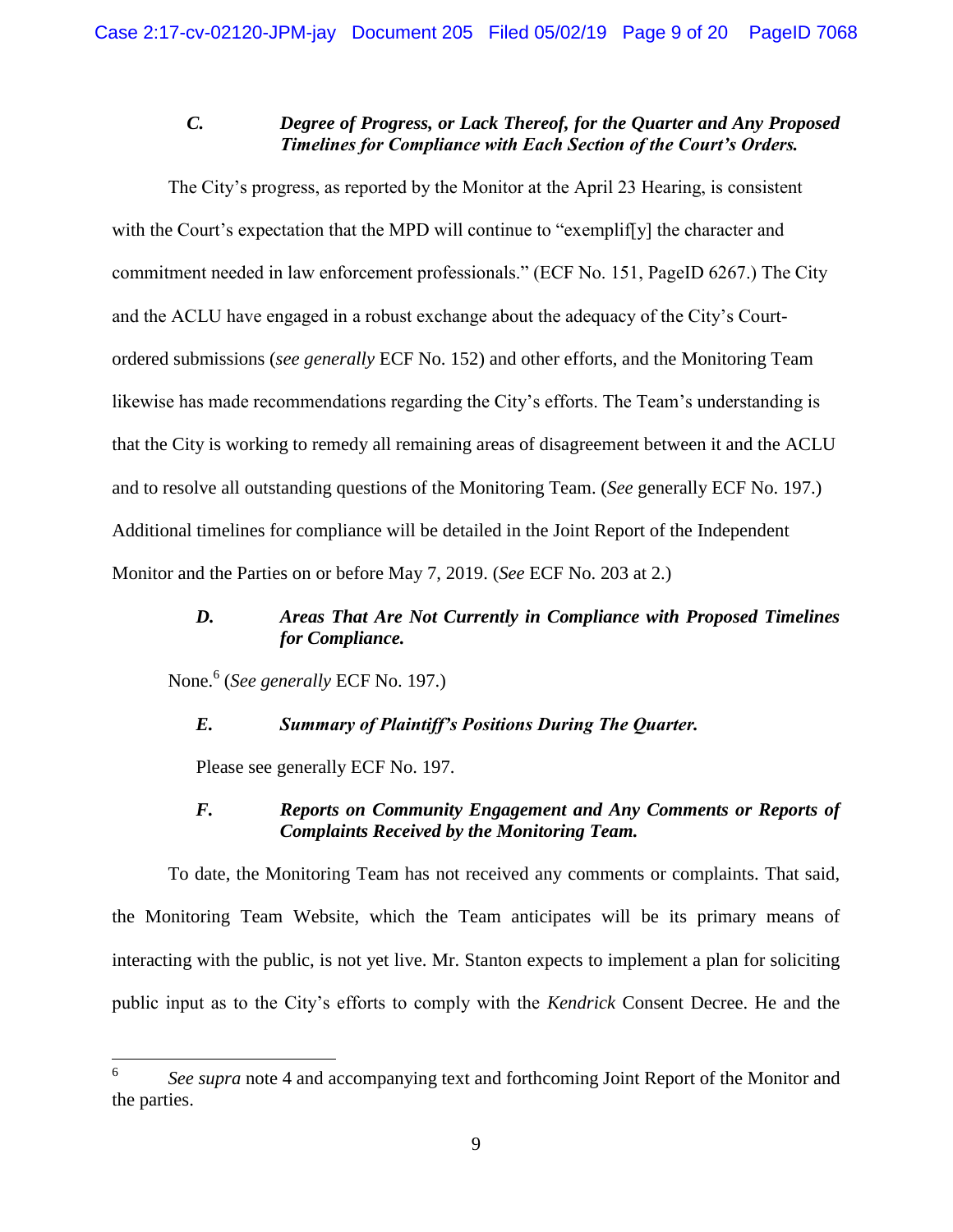parties jointly will prepare and present the plan to the Court no later than May 23, 2019. (*See*  ECF No. 203 at 2.) Consistent with testimony at the April 23 Hearing, the plan may include focus groups and town-hall style meetings, and all public engagement will be preceded by appropriate notice and held in spaces that are easily accessible to the public. Information about public-engagement opportunities also will be available on the Monitoring Team Website, which the Monitor expects to be live within the next ninety (90) days.<sup>7</sup>

### **V. Findings.**

The Interim Report submitted by Mr. Stanton on April 1, 2019, largely contains the findings and recommendations of the Monitoring Team to date. (*See generally* ECF No. 197.) Minor revisions to those recommendations are included in an internal Monitoring Team memorandum of April 22, 2019. (*See* **Ex. 3**.)

| Doc.                                               | Description                                  | Page  |
|----------------------------------------------------|----------------------------------------------|-------|
| <b>Ex. 1</b>                                       | Letter of April 22, 2019                     | 6     |
| Ex. 2                                              | Summary of April 23, 2019, Hearing           | 8     |
| Ex. 3                                              | Revisions to Interim Report (ECF No.<br>197) | 8, 10 |
| ECF No. $3$ ,<br>Case No.<br>$2:76$ -cv-<br>00449) | <b>Kendrick Consent Decree</b>               |       |

**VI. Appendix of Documents Referenced in this Report**

<sup>7</sup> *See supra* note 3 and accompanying text and forthcoming Joint Report of the Monitor and the parties.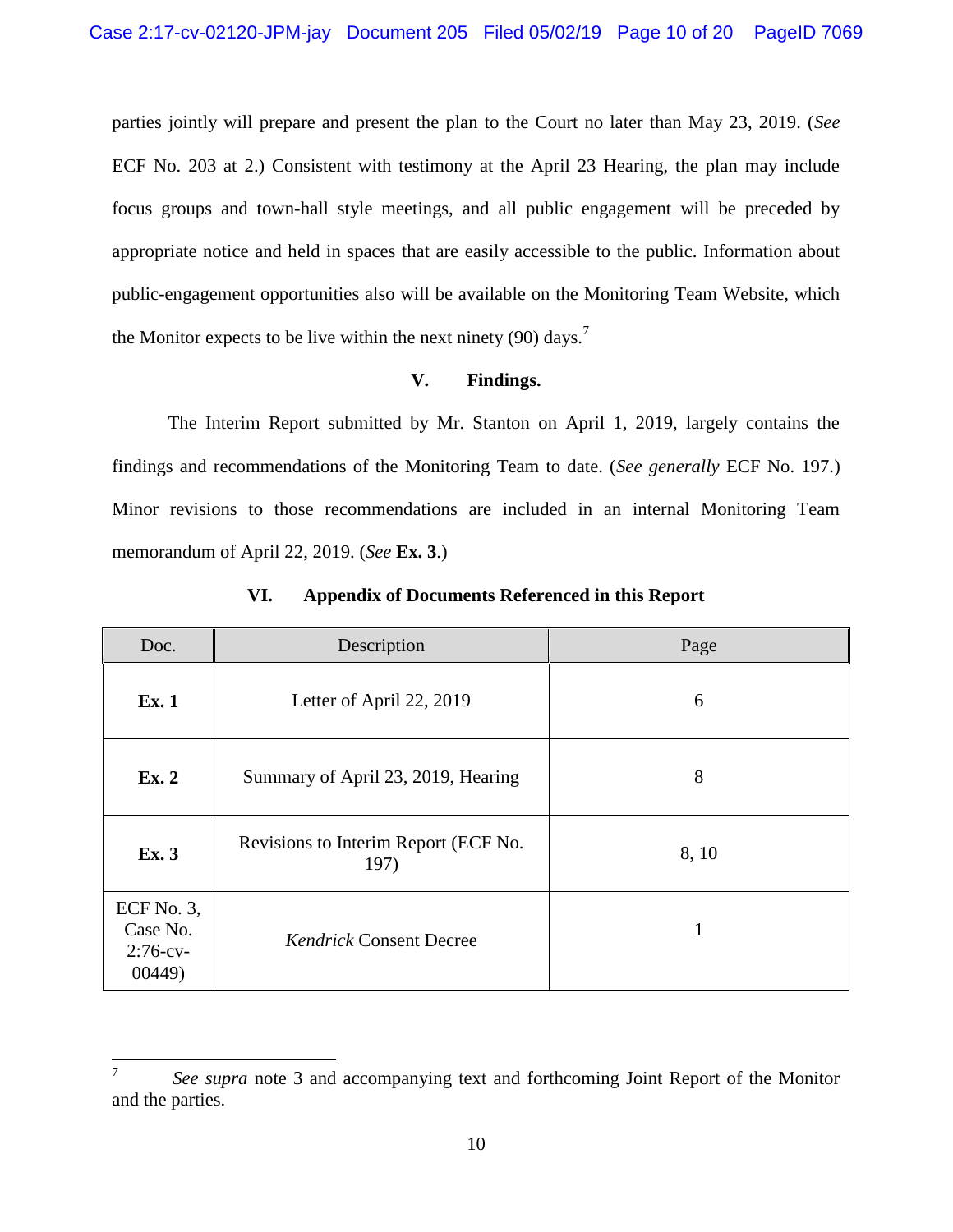| Doc.             | Description                                                                              | Page           |
|------------------|------------------------------------------------------------------------------------------|----------------|
| ECF No.<br>120   | Order of August 10, 2019                                                                 | $\overline{2}$ |
| ECF No.<br>151   | Opinion and Order of October 26, 2018                                                    | 1, 2, 8        |
| ECF No.<br>152   | <b>Order Memorializing Sanctions (October</b><br>29, 2018)                               | $2-3, 8$       |
| ECF No.<br>176   | Order Appointing Independent Monitor                                                     | 3,6            |
| ECF No.<br>180-1 | Independent Monitor Submission of<br>Edward L. Stanton III and Butler Snow<br><b>LLP</b> | passim         |
| ECF No.<br>184   | Sealed Order on Costs of Monitor<br><b>Selection Process</b>                             | 7              |
| ECF NO.<br>187   | Sealed Order on Costs of Independent<br>Monitor                                          | $\tau$         |
| ECF No.<br>189   | Order on City of Memphis Materials                                                       | 2, 8           |
| ECF No.<br>190   | Order on Costs of Monitor Selection<br>Process                                           | 7              |
| ECF No.<br>193   | Sealed Order on Costs of Independent<br>Monitor                                          | 7              |
| ECF No.<br>195   | Order Expanding Scope of Hearing                                                         | 2, 8           |
| ECF No.<br>197   | Interim Report of Independent Monitor                                                    | passim         |